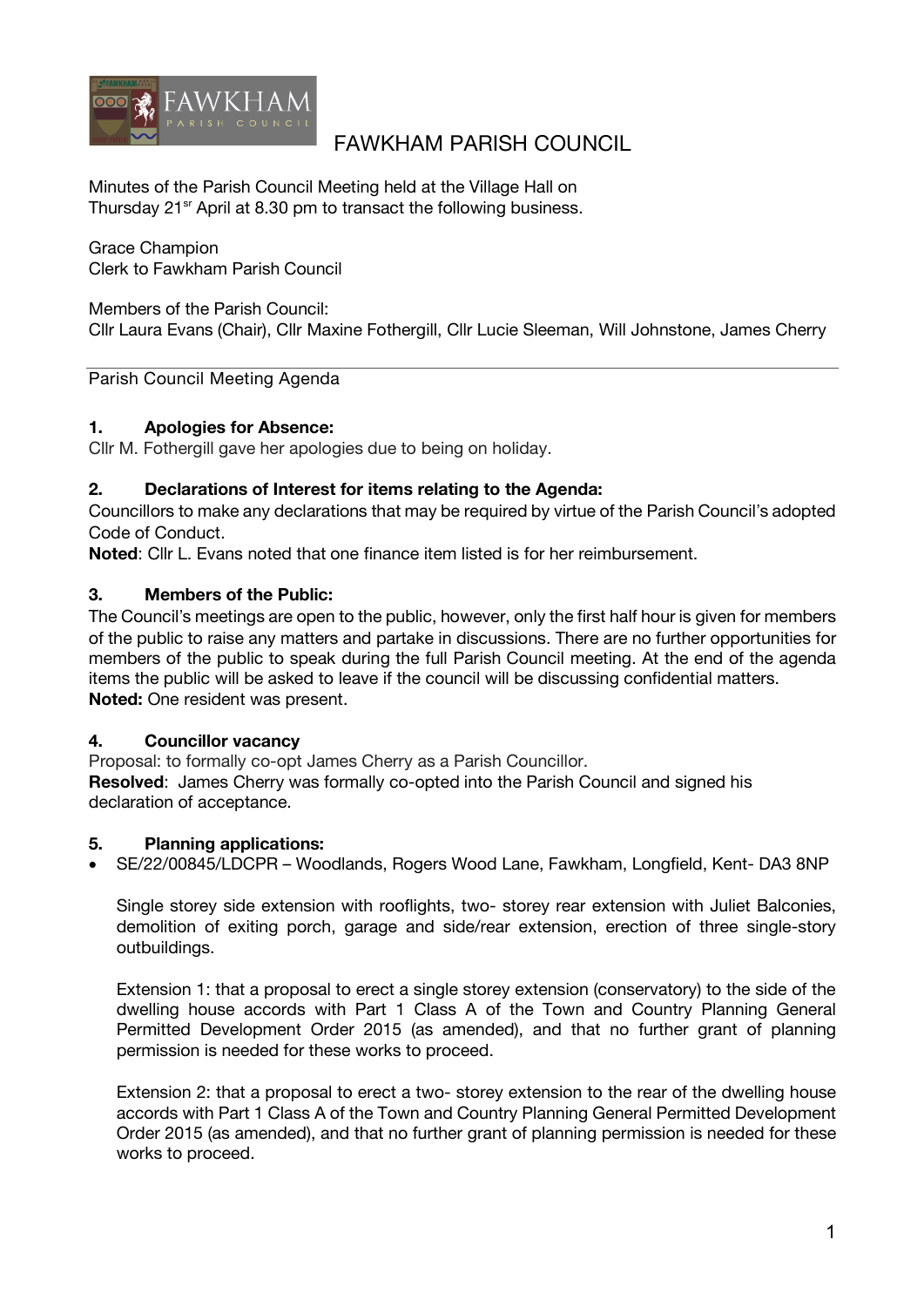Building 1: that a proposal to erect a single-story outbuilding (3 car garage plus storage for bicycles, golf clubs, gardening tools and equipment) on land to the rear of the dwelling house accords with Part 1 Class E of the Town and Country Planning General Permitted Development Order 2015 (as amended), and that no further grant of planning permission is needed for these works to proceed.

Building 2: that a proposal to erect a single-story outbuilding (gym and sauna) on land to the rear of the dwelling house accords with Part 1 Class E of the Town and Country Planning General Permitted Development Order 2015 (as amended), and that no further grant of planning permission is needed for these works to proceed.

Building 3: that a proposal to erect a single-story outbuilding (workshop) on land to the rear of their residential dwelling house accords with Part 1 Class E of the Town and Country Planning General Permitted Development Order 2015 (as amended), and that no further grant of planning permission is needed for these works to proceed. **CONSULTATION EXPIRY DATE: NOT AVAILABLE** (Determination deadline 20 May 2022)

**Resolved:** The application was discussed and it was agreed by all that FPC would respond neutrally with a comment for SDC to ensure this complies with the relevant policies.

• SE/22/00958/PAE - 4 Fairview, Fawkham Green Road Fawkham, Longfield, Kent DA3 8NR - Prior notification of a single storey rear extension which extends 6 m beyond the rear wall of the original dwelling house with a maximum height of 2.75 m and eaves height of 2.70 m. **CONSULTATION EXPIRY DATE: 30 April 2022**

**Resolved**: The application was discussed and it was agreed by all that FPC will rely on SDC to determine the application and ensure that it complies with their policies.

- 22/00919/HOUSE Parefield Farm Valley Road Fawkham Longfield Kent DA3 8NA Replacement stables & storage outbuilding at rear of dwelling. **CONSULTATION EXPIRY DATE: 5 May 2022 Resolved:** The application was discussed. A few queries were raised in relation to the necessity of the brick cavity walls/clay tiles and the concern of potential for future conversion of this to a residential property. All were in agreement to comment on this application neutrally but to request a condition that this building cannot be converted to residential use in the future.
- 22/00372/LDCEX Woodlands Park Three Gates Road Fawkham Longfield Kent DA3 8NZ Confirmation of use of land for mixed use wargames, caravan and camp site, and 3no. mobile homes. **CONSULTATION EXPIRY DATE: 1 May 2022**

**Resolved:** The application was discussed and a response objecting to the LDC agreed. Clerk to copy in HK/SD Clerk and District Councillors in response email to keep them informed on the application.

**Noted**: The resident in attendance at the meeting raised the issue of works being carried out on plots of land in Mussenden Lane – within the Horton Kirby/South Darenth Parish. Clerk to email HK/SD Clerk and planning enforcement to inform them of this.

**Noted**: The resident left the meeting.

#### **6. Planning updates:**

- 21/04217/FUL 1 And 2 Hillside Cottages Fawkham Road Fawkham Erection of mirrored twostorey rear/side extension to both Nos. 1 & 2 Hillside Cottages, new side gate and alterations to fenestration. **GRANTED**
- 22/00108/LDCPR Woodlands Rogers Wood Lane Fawkham Longfield Kent DA3 8NP Single storey side extension with rooflights, two- storey rear extension with Juliet Balconies, demolition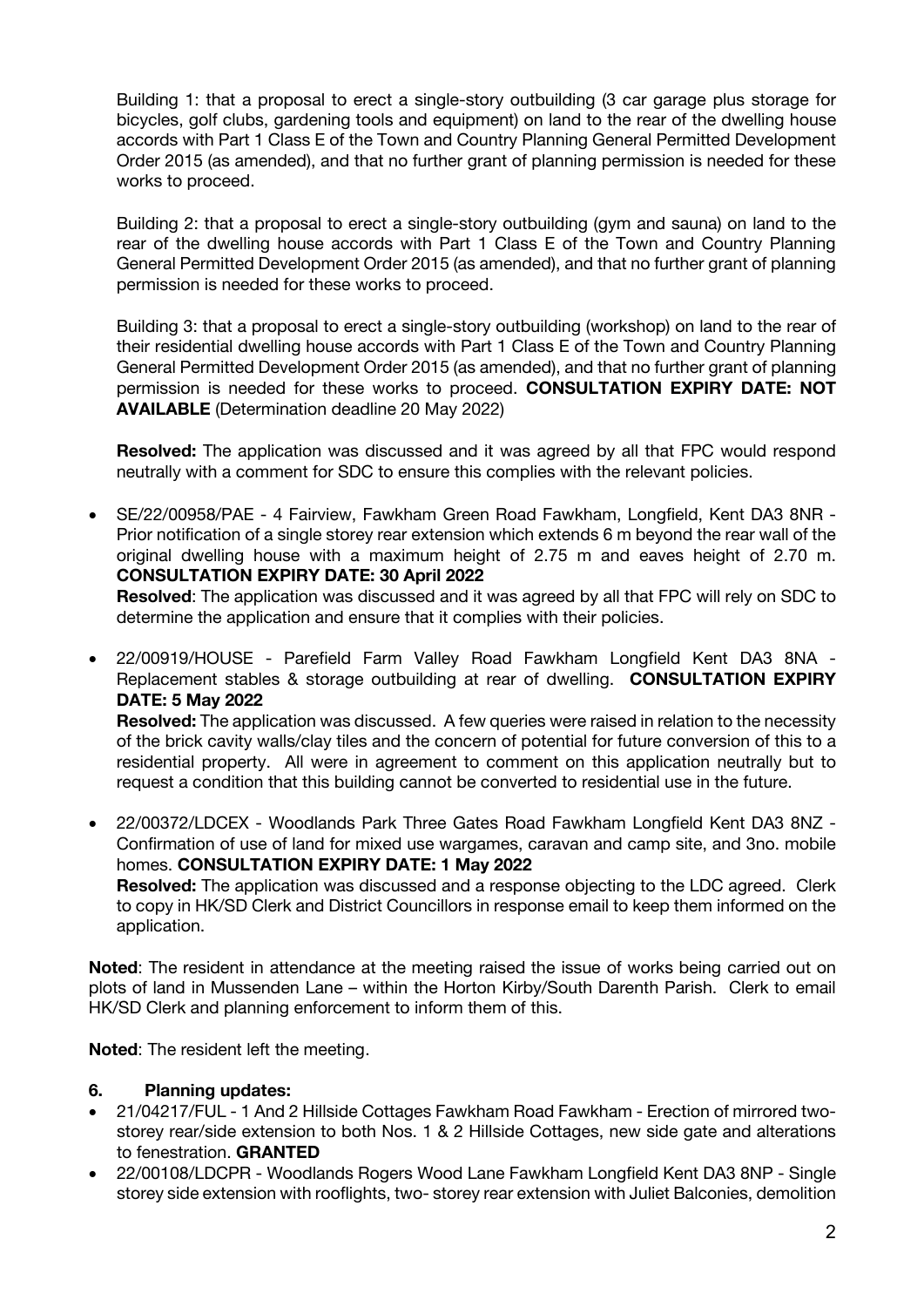of exiting porch, garage and side/rear extension, three single-story outbuildings and conversion of existing (pre-1940) residential outbuilding from garden / general residential storage to an office. **REFUSED**

- 22/00579/DETAIL Fawkham Manor Hospital Manor Lane Fawkham Kent DA3 8ND Details pursuant to condition 24 (materials) of 21/00695/FUL **GRANTED**
- 22/00682/W5DAY Beech House Valley Road Fawkham Longfield Kent DA3 8EQ Tree 5 day notification emergency work. Remove Stardust Pine tree. **No Objection Lodged**

# **7. Approve Minutes:**

Proposal: to approve as a correct record the minutes of the Parish Council Meetings held on Thursday 17<sup>th</sup> March 2022 and Thursday 31<sup>st</sup> March, as attached.

**Resolved**: It was proposed through the Chair that the minutes be approved and signed by the Chair, seconded by Cllr L. Sleeman.

### **8. Matters Arising:**

Matters arising relating to the Minutes, not on this agenda.

**Noted:** Small Grains green – no further update from SDC.

**Noted:** Brick Pathway, Baldwin's Green – no further update from KCC.

**Noted:** Welcome back funding – benches and tables. Cllr W. Johnstone suggested 7 May and 14 May as potential dates to do this. Clerk to create a post on FB asking for volunteers.

**Noted**: Pond, Scudders Hill– Cllr L. Evans confirmed that DCllr L. Harrison is asking KCC if they will clean the pond.

**Noted:** KFRS/KALC Fire Hydrant Initiative – Clerk to speak to insurers to confirm FPC can carry out these checks. Clerk to add Cllr J. Cherry to list of these.

**Noted**: FPC Website – Cllr L. Evans informed the PC that the website upgrade was now taking place.

**Noted**: Brandshatch lights resident query – Cllr L. Evans and Cllr J. Cherry confirmed they agree that the lights are very bright. Cllr L. Evans to ask Cllr M. Fothergill to go back again to Brandshatch requesting what can be done. Clerk to email resident who raised this enquiry to keep them informed.

### **9. Highways Improvement Plan**

Proposal: update on scheme and agree to pay KCC HIP invoice of £6460.20 from CIL monies. **Resolved**: It was proposed through the Chair that this invoice be approved and paid with CIL monies, seconded by Cllr L. Sleeman. Cllr. L Evans updated the PC on the timing of the works, where KCC are awaiting the contractor confirmation but the earliest this will be is during the October half term.

**Noted**: Clerk to chase KCC re area of bumpy carriageway edge along Valley Road between Court Lodge Oast and Malabar.

### **10. KALC and NALC subscription**

Proposal: To approve the subscription to KALC and NALC for the next financial year 2022/2023 commencing April 1st 2022. Subscription fee of £320.35.

**Resolved**: It was proposed through the Chair that this fee be approved and signed by the Chair, seconded by Cllr L. Sleeman.

### **11. Finance Approval:**

Expenditure and Income - details to be tabled. Approval of cheques and payments.

| Fawkham Parish Council 21st April 2022 Payment List |                                 |           |        |  |  |
|-----------------------------------------------------|---------------------------------|-----------|--------|--|--|
| Date                                                | Cheque<br>No./Online<br>payment | Payee/For | Amount |  |  |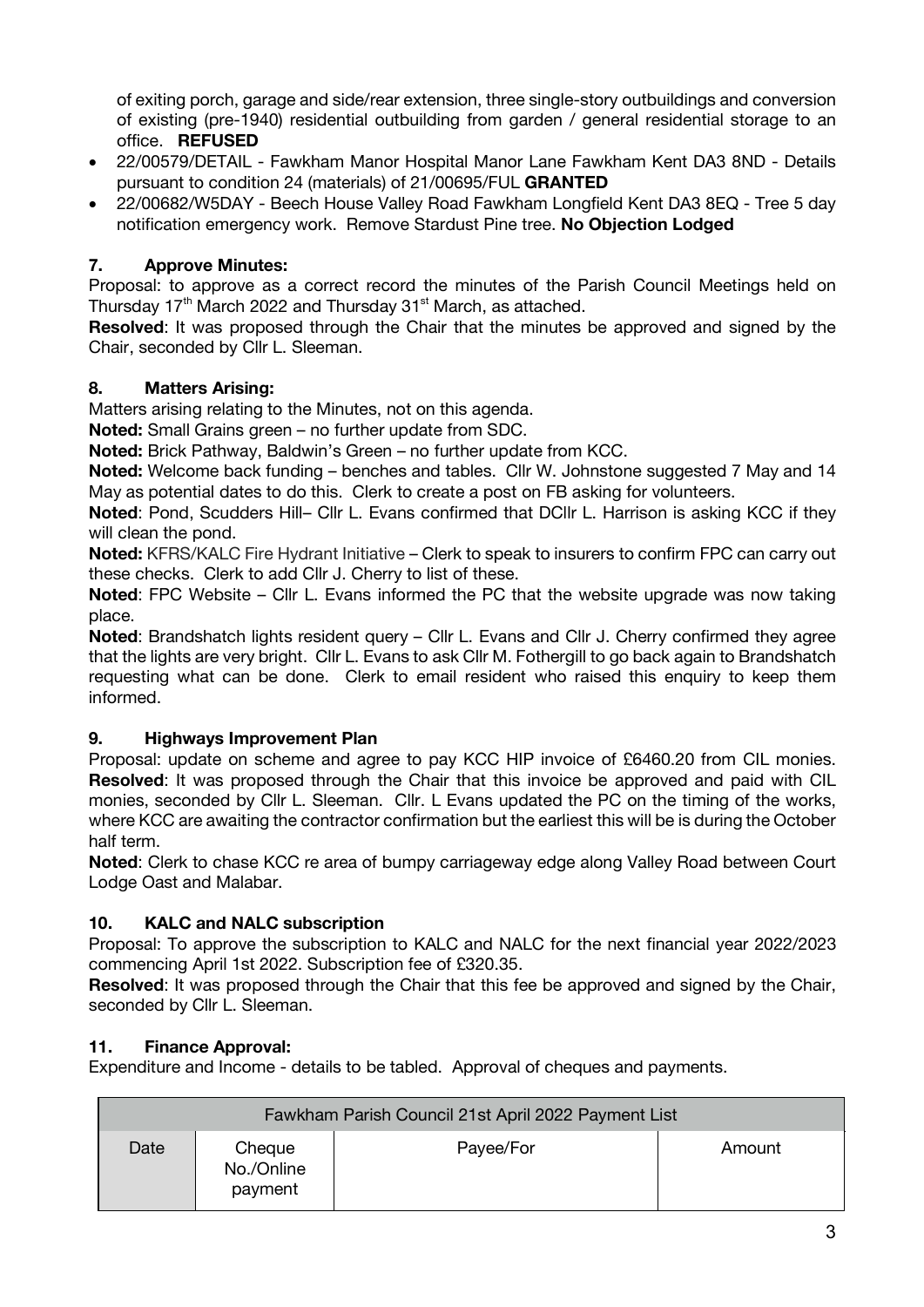| 21/04/22 | ONLINE         | L Evans repayment - Jubilee bunting       | £80.94    |
|----------|----------------|-------------------------------------------|-----------|
| 21/04/22 | <b>ONLINE</b>  | KALC subscription/membership & NALC       | £320.35   |
| 21/04/22 | <b>ONLINE</b>  | KCC TRO design and scheme invoice         | £6,460.20 |
| 21/04/22 | <b>ONLINE</b>  | Nplan Tony Fulwood Invoice                | £9,999.65 |
| 21/04/22 | ONLINE         | Netwise package plus domain renewal       | £378,00   |
| 21/04/22 | <b>ONLINE</b>  | Netwise website upgrade                   | £238.80   |
| 21/04/22 | <b>ONI INF</b> | G Champion Clerk repayment Easter<br>eggs | £25.65    |
| 21/04/22 | ONLINE         | Clerk Salary - G. Champion                | £381.46   |
| 21/04/22 | ONLINE         | HMRC Tax & NI payment                     | £95.20    |
|          |                | Total                                     | £17980.25 |

**Resolved**: Expenditure and Income reviewed, invoices reviewed and approved by all. Online payments will be approved and authorised as per FPC financial regulations.

**Noted**: Cllr L. Evans noted that the PC insurance quote has been received and that this is slightly higher than anticipated. Clerk to call the insurance company to check the terms.

# **12. Bank mandate/online banking**

Update on progress in all Cllrs being able to sign off Finance items as required. **Noted**: Cllr W. Johnstone should now have access to authorise payments for the PC and he agreed to provide an update at the next meeting.

# **13. Fly Tipping**

Update on CCTV quotes obtained.

**Noted**: Cllr W. Johnstone updated the PC on the quotes received so far. Cllr. W. Johnstone to provide a further update at the next meeting when all quotes should have been received.

**Noted**: Cllr W. Johnstone agreed to include adding a piece of wood at the side of the hall for further security to his maintenance quote, which should negate the need for CCTV to cover the rear of the hall.

**Noted**: All agreed to request Cllr M. Fothergill to provide an update on the fly tipping group at the next meeting. Cllr L. Sleeman agreed to email the relevant SDC fly tipping officer to reestablish contact.

### **14. Asset Register review**

Proposal: that the Asset Register is reviewed and agreed, with members reporting on the condition of assets at or ahead of the meeting.

**Resolved**: The councillors discussed the asset register review and the Clerk agreed to resend the list of who is responsible for checking which asset. All feedback to be sent to the Clerk asap to update the asset register ready for confirmation at the May meeting.

# **15. Policy Reviews**

Proposal: that the council's policies and procedures are reviewed against NALC model policies and updated where required. Specifically:

- that selected, relevant NALC's model HR policies for employees (anti-harassment and bullying, disciplinary and grievance, performance improvement, sickness absence, equality and diversity, homeworking) be circulated to all for review and agreement at the Annual Council Meeting in May;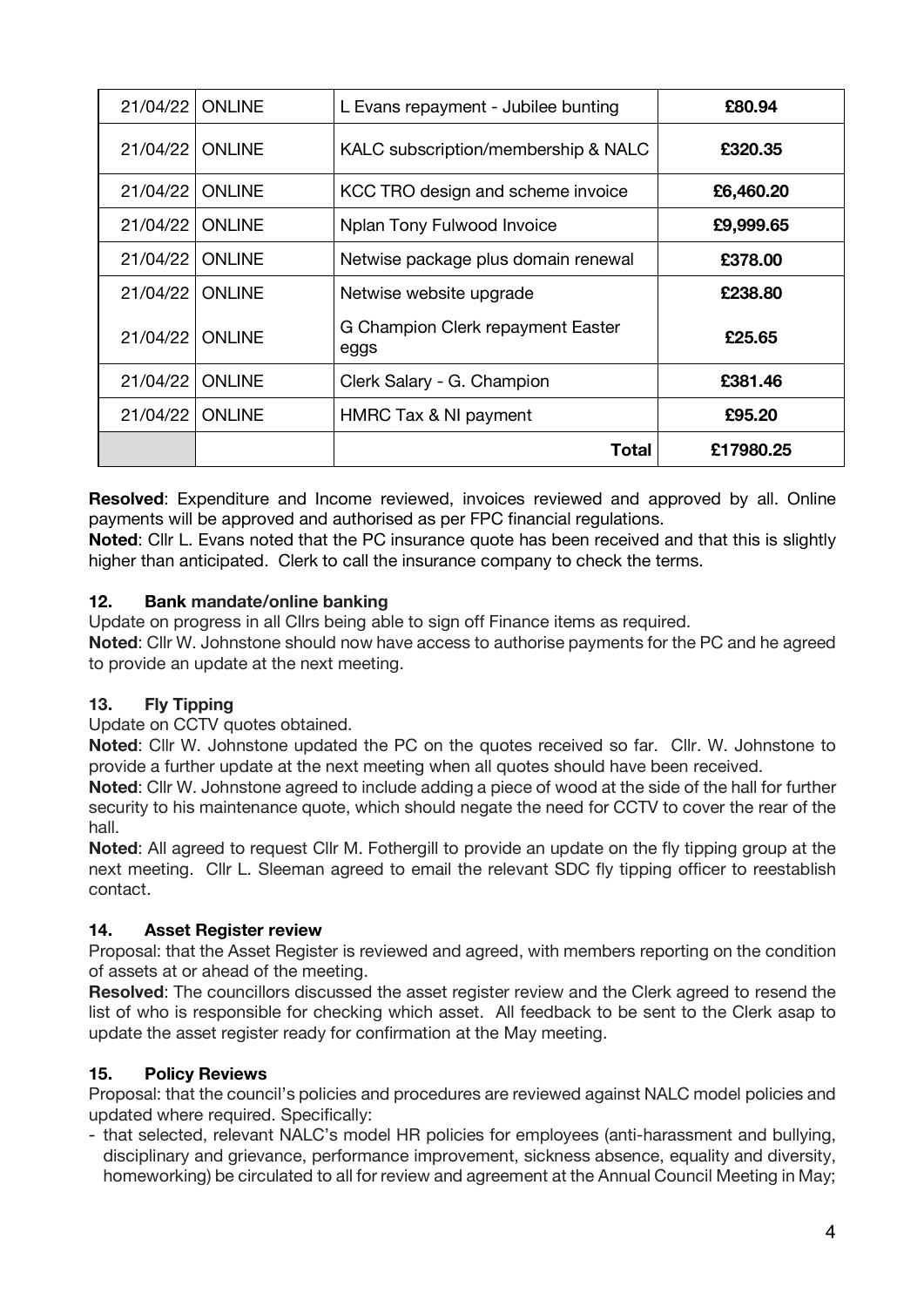- that a small working group is set up to review in detail the Standing Orders and Finance Regulations, using NALC's model templates as a starting point, and the creation of a Complaints Procedure, ahead of May's Annual Council Meeting and makes recommendations to that meeting on the wording of policies and procedures to be adopted for the forthcoming council year;
- that the Document Retention Policy, dating from 2020, is circulated for review and agreement at May's Annual Council Meeting; and
- that the Risk Register is circulated for review ahead of discussion and agreement at May's Annual Council Meeting.
- **Resolved**: The above was discussed and it was agreed by all that:
- Cllr J. Cherry agreed to join a working group with Cllr L. Evans;
- Clerk to circulate all relevant HR policies to all;
- Clerk to circulate document retention policy to all;
- Clerk to circulate risk register to all;

### **16. Clerk maternity leave**

Proposal: to discuss and agree arrangements for the Clerk's maternity leave.

**Resolved**: The above was discussed and it was agreed that the Clerk will contact HK and Hartley Clerks to see if there is anyone who would like to cover even just a portion of the weekly hours. Cllr L. Evans agreed to take on the planning side of the role. Cllr L. Sleeman agreed to monitor the PC email account. Other elements will be clarified ahead of the maternity leave starting.

### **17. SDC Local Plan**

Update.

**Noted**: Cllr L. Evans had provided an update on this at the Annual Parish Meeting immediately preceding this meeting, so the PC did not discuss this topic further.

### **18. Neighbourhood Plan**

Proposal: update and agreement to take out an OS map licence.

**Resolved**: It was proposed through the Chair that this licence be applied for (zero cost), seconded by Cllr L. Sleeman. Cllr L. Evans also notified the PC that the next steering group meeting will be taking place in May.

#### **19. Maintenance issues**

Update.

**Noted**: The Clerk updated the PC on the quotes that had been received so far but not all of them included all of the jobs that need attention. All were in agreement for Cllr W. Johnstone to fix the cover on the village green as an emergency safety issue.

### **20. No Mow May**

Proposal: FPC to refrain from cutting the grass on the village green during May.

**Resolved**: The above was discussed and it was agreed that the PC would be supporting No Mow May again this year. Clerk to email FPC grounds contractors to clarify exactly where should be left untouched.

#### **21. Queen's Platinum Jubilee**

Update.

**Noted**: The Clerk updated the PC on the invitation delivery. Cllr L. Evans suggested now deleting the Facebook event for this as residents now have the correct way to RSVP to the event, to avoid confusion. Clerk to delete Facebook event. Clerk to email Cllr M. Fothergill in relation to the last